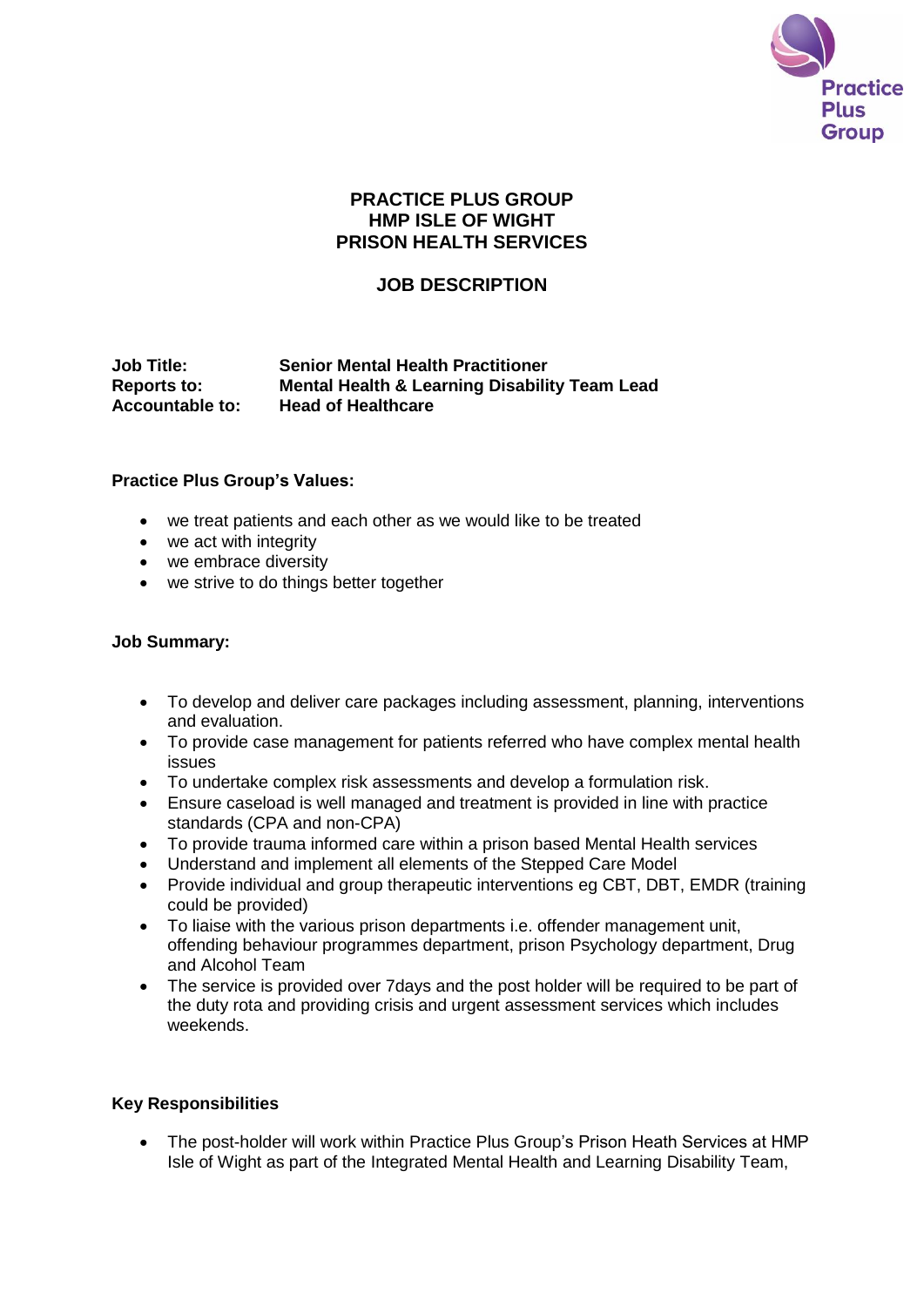

providing assessment and treatment for patients referred to the Team who have complex mental health issues.

- The post holder will deliver high quality comprehensive mental health services. The role involves managing a defined caseload with a focus on providing expert assessment and treatment for people with complex mental health difficulties, working within the framework of the Stepped Care Model.
- The service is provided over 7days and the post holder will be required to provide crisis and urgent services which will include weekends.
- The post holder will work with people of different age groups and from different cultural backgrounds, using interpreters when necessary, and should be committed to equal opportunities.
- The post holder will contribute to the clinical leadership of the team, providing supervision for other members and participating in team and service development and evaluation.

This list of key responsibilities is not exhaustive and the post holder may be required to undertake other relevant and appropriate duties as reasonably required.

## **1. Communication aspects of the role.**

- To communicate effectively with a wide range of people from diverse backgrounds.
- To research and identify appropriate information to give clients in the form of selfhelp packs in order to assist them with their mental health problems. To liaise with Healthcare and Prison staff with regard to client intervention plans. .
- Attend multi-disciplinary meetings relating to referrals or clients in treatment, where appropriate.
- Work closely with other members of the MH & LD Team and wider Healthcare Service ensuring appropriate step-up and step-down arrangements are in place to maintain a stepped care approach.
- Educate and involve family members, carers and others in treatment as necessary.
- Complete relevant clinical reports for a variety of other agencies in discussion with Team Leader.
- Refer to healthcare/mental health teams in other Prisons for prisoners due to be transferred.
- Refer to outside agencies as required for follow up care for prisoners due to be released.
- To liaise with the Library regarding the management of the self-help material.

### **2. Analysis and judgement will be necessary in the following Situations:**

- Make decisions on suitability of referrals, adhering to the department's referral protocols and refer unsuitable clients on to the relevant service or back to the referral agent as necessary.
- Undertake complex risk assessments and develop a formulation of risk which will lead to the development of risk management plans.
- Assess and provide interventions for the complex referrals to the service.
- Participate in regular report writing with the Team Leader as required.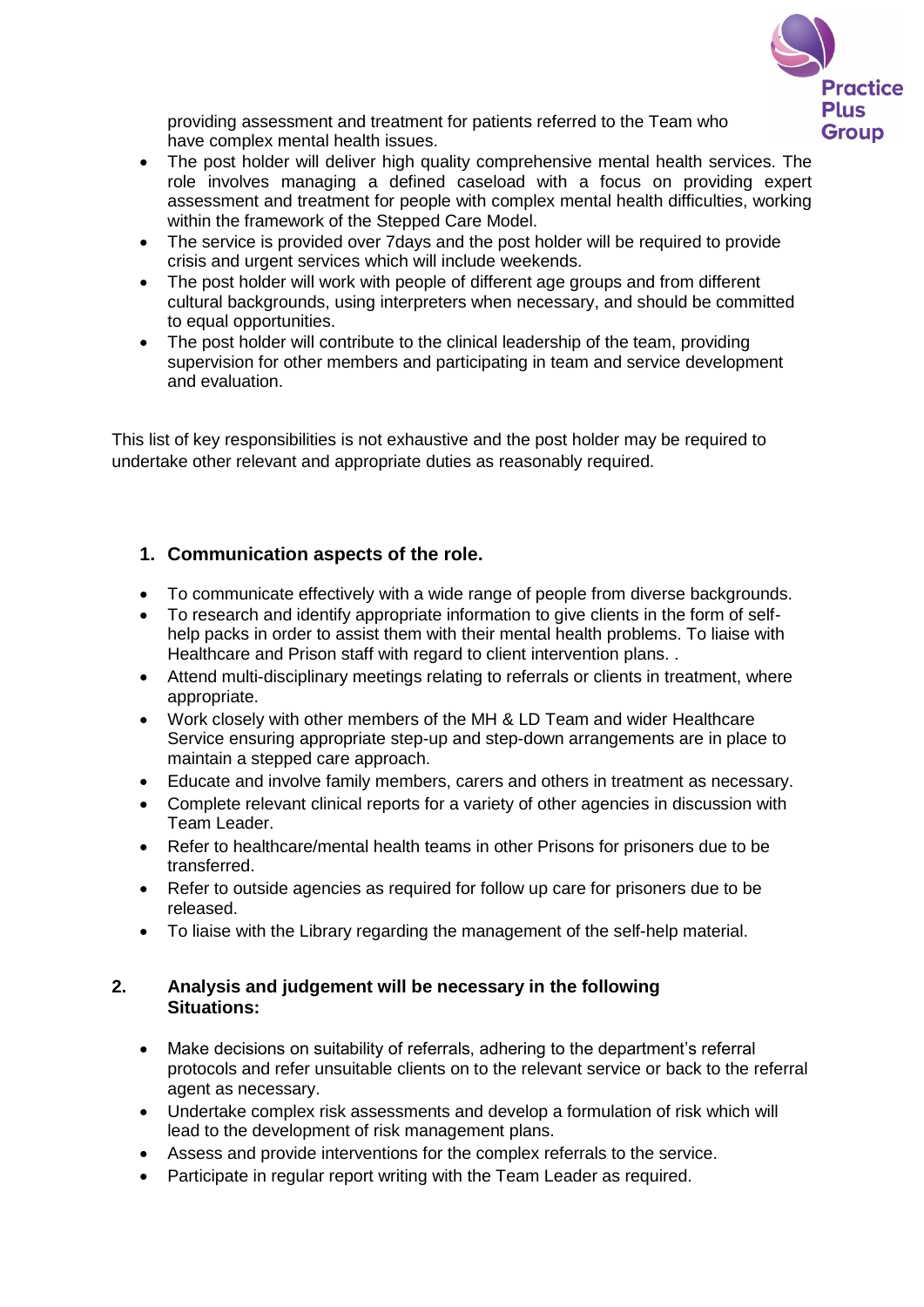

## **3. Tasks that require planning and organising.**

 To organise own workload and caseload on a day-to-day basis including arranging own appointments.

## **4. Responsibility for Patient and Client Care**

- To assist clients in identifying and managing their emotional distress and disturbance.
- To promote a recovery focused health and well-being model of care.
- To utilise a range of core skills in mental health practice in order to contribute to and co-ordinate the care and treatment of clients with common mental health problems.
- To carry out an assessment of the clients problems, including an assessment of risk relating to harm to themselves and others.
- To formulate and implement a range of 1:1 clinical management model of mental health care.
- To help develop and facilitate psycho-educational
- To provide information to clients relating to medication concordance, side effects and discontinuation effects by face to face contact.
- Assess and integrate issues surrounding occupation into the overall therapy process.
- Plan and organise individual packages of care and ensure that reviews are held within the required time frames (CPA)
- Assess and support people with a mental health problem in their management of their recovery.
- Undertake patient centred interviews which identify areas where the person wishes to see change and or recovery and makes an accurate assessment of risk to self and others.
- Provide a range of information and support for evidence based psychological treatments. This may include guided self-help CBT, information about pharmacological treatments. This work may be face to face, telephone or via other media.
- To complete progress reports for Parole Boards, MAPPA meetings or sentence planning as appropriate.
- To promote the safeguarding and welfare of children and vulnerable adults.

### **5. Responsibility for the development of policies and or services.**

- To contribute to the development of best practice within the service.
- To ensure current Department of Health (DOH) & NICE Guidelines are used to inform best practice.
- Work closely with the Team Leader on service developments, writing and implementing policies and procedures as required.

### **6. Responsibility for finance and use of resource**

• Regularly review resources with the Team Leader.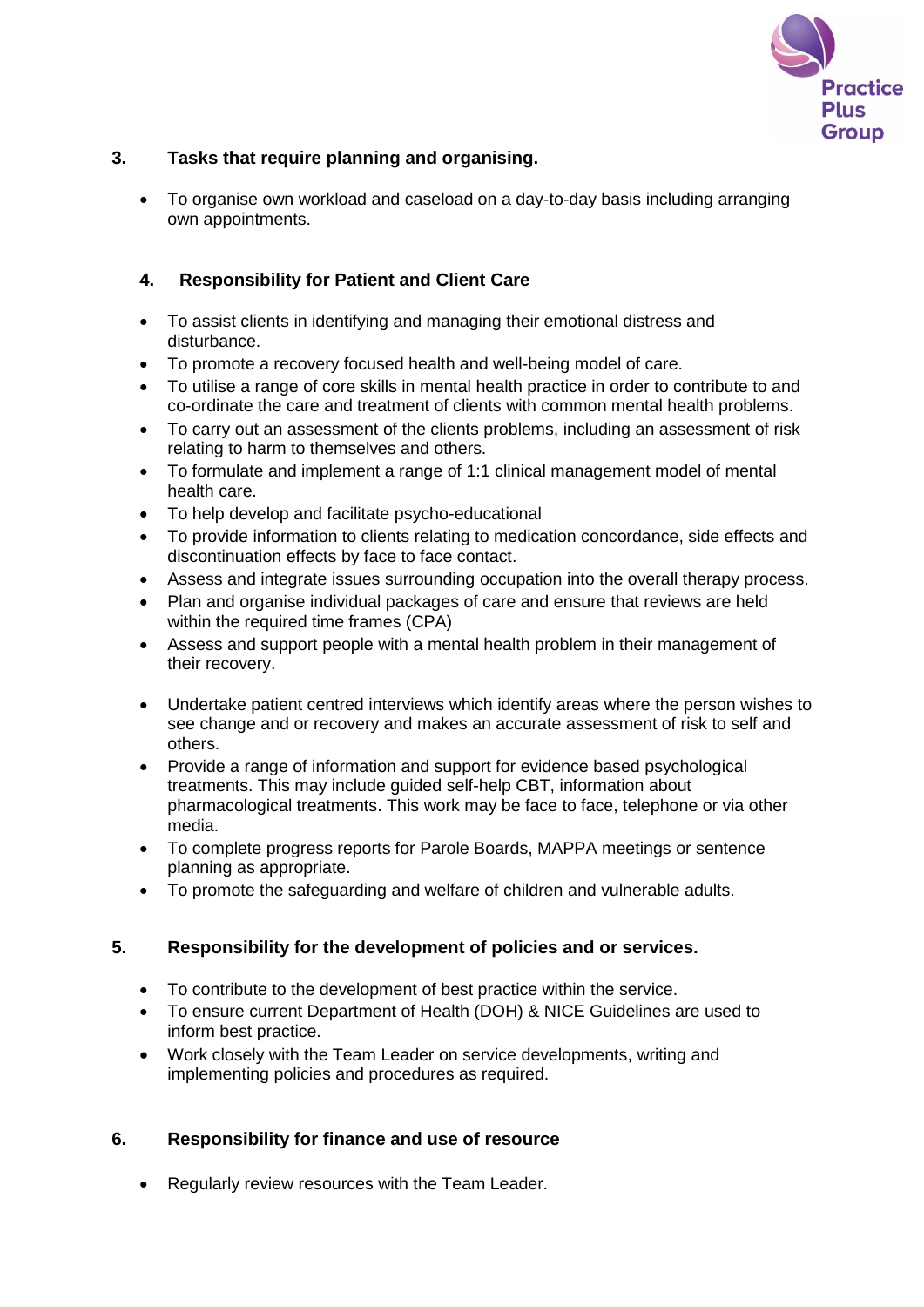

## **7. Responsibility for managing staff and/or undertaking training.**

- To offer presentations to other members of the Healthcare Team regarding the Mental Health Practitioner role and the materials they and the healthcare team can provide.
- To ensure the self-help materials and resources are effectively managed and monitored.
- To offer training sessions on mental health awareness and common mental health problems to other members of the Healthcare and Prison staff.
- Provide supervision, support and guidance for the staff within MH & LD Service.
- To participate in Clinical and Managerial Supervision, Team-Building activities and development of the service.
- To be responsible for own continuous professional development and costs incurred.
- To actively seek opportunities for training and educational needs and maintain knowledge of developments in Mental Health and Learning Disability Services.
- To ensure requirement of Registration of Qualification is maintained.
- To maintain adherence to professional code of conduct and guidance from professional body.

### **8. This role will be requires uses of a range of information systems.**

- Complete all requirements relating to data collection within the service.
- Keep coherent records of all clinical activity in line with service protocols.

### **9. This role will be required to undertake and/or be involved with the Following surveys or research.**

- Participate and help develop Team audits.
- Ensure patient survey questionnaires are completed.
- Undertake any research relevant to the post/service in discussion with Team Leader.

### **10. What level of freedom and autonomy does this role have? Do they Job follow standard procedures?**

- Ensure the maintenance of standards of practice according to the employer and any regulating, and keep up to date on new recommendations/guidelines set by the department of health (e.g. National Institute for Clinical Excellence).
- Be aware of, and keep up to date with, advances in the spheres of treatment for mental health problems.
- Ensure clear objectives are identified, discussed and reviewed with Team Leader on a regular basis as part of continuing professional development.
- Attend clinical/managerial supervision on a regular basis as agreed with Manager.
- Participate in individual appraisal and respond to agreed objectives.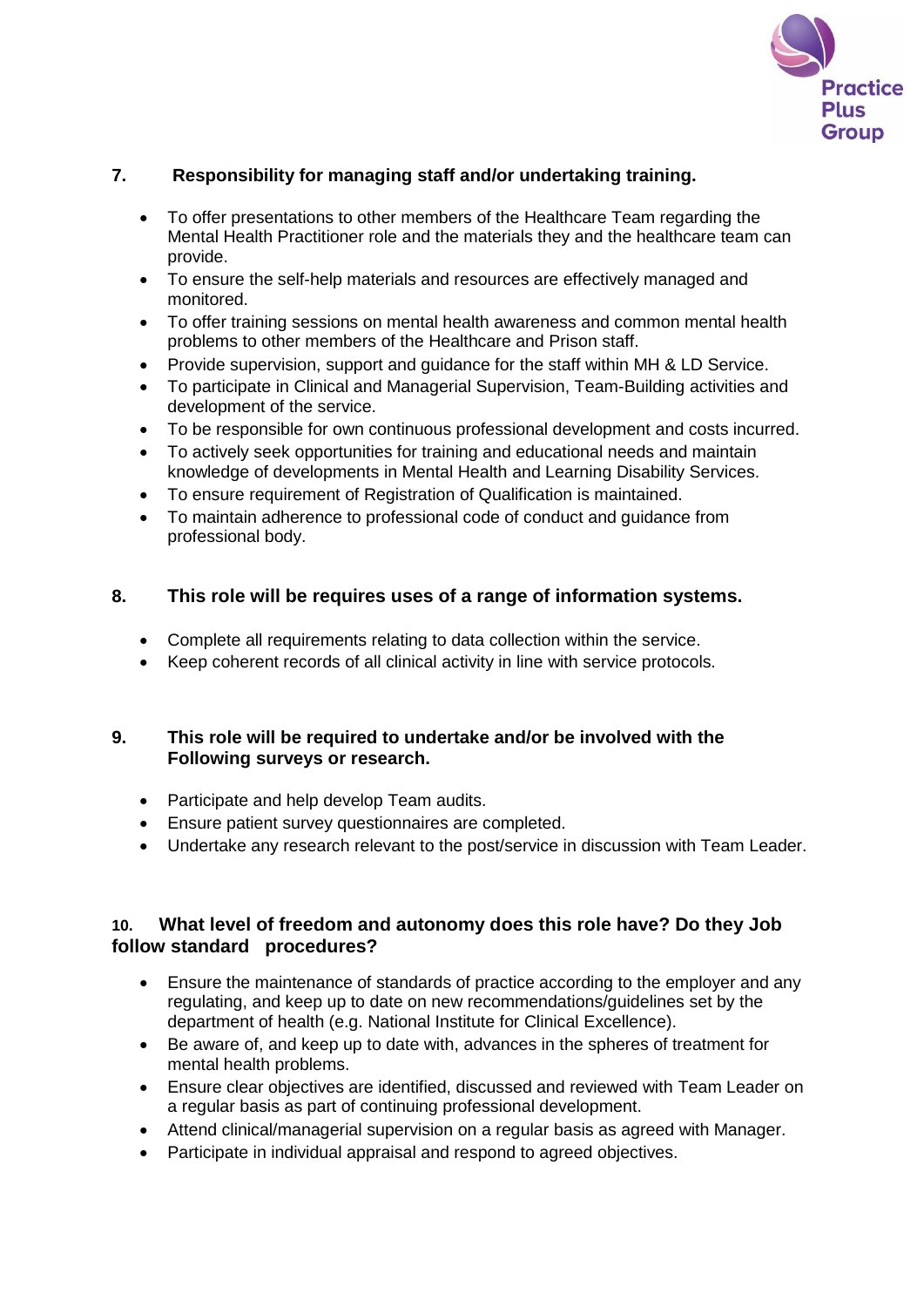

- Keep up to date all records in relation to Continuing Professional Development and ensure personal development plan maintains up to date specialist knowledge of latest theoretical and service delivery models/developments.
- Attend relevant conferences/workshops in line with identified professional objectives.
- Carry out duties at all times with due regard to Practice Plus Group's Equal Opportunities Policy.

### **11. Security – Specific to the Prison Environment**

- To observe HMP Isle of Wight and Practice Plus Group Health and Safety Regulations, policies and procedures.
- To be familiar with Prison Service Standards, Standing Orders, Instructions, Notices to Staff, Prison Rules and any other relevant material, in order to function as an informed clinical staff member within the prison setting.
- To remain alert to security requirements, whereabouts, actions, safety and likelihood of violence / aggression of prisoners or potential hostage taking situations on all shifts.
- To undertake specific training as required for radio/key/gate security.
- Ensure that medication security is maintained at all times and that administration and recording is in line with Practice Plus Group policy and NMC Standards.
- To assure adequate levels of security in line with security requirements as laid down by the Governor and Ministry of Justice instructions.

### **12. Health and Safety**

As an employee of Practice Plus Group, the post-holder has a duty under the Health and Safety Work Act 1974, to:-

- Take reasonable care of the health and safety of themselves and all other persons who may be affected by their acts or omissions at work.
- Co-operate with their employer to ensure compliance with Health and Safety legislation and the Health and Safety policies and procedures of the treatment centre, not intentionally or recklessly interfere with, or misuse, anything provided in the interests of health, safety, or welfare, in pursuance of any of the relevant statutory provisions.

### **13. Data Protection**

• The post holder must all times respect the confidentiality of information in line with the requirements of Data Protection Act. This includes, if so required, to obtain, process and/or use information held on computer in a fair and lawful way, to hold data only for the specified registered purposes and to use or disclose data only to authorized persons or organisations as instructed.

#### **14. Job Description**

- This list of duties and responsibilities is not exhaustive and the post holder may be required to undertake other relevant and appropriate duties as reasonably required.
- This job description is subject to regular review and appropriate modification.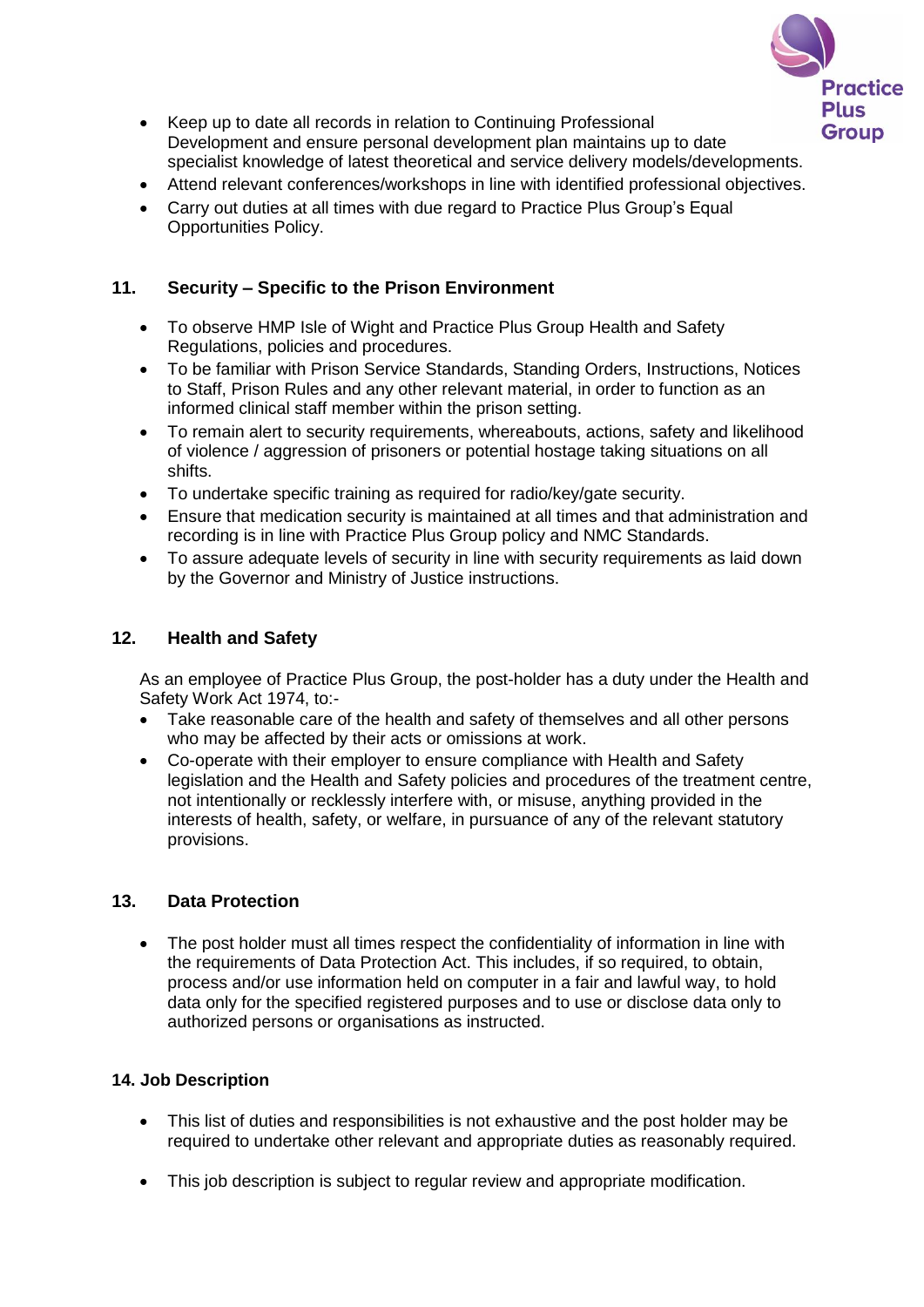

I confirm I have read and understand this Job Description.

Name of Post Holder ……………………………

Signature ……………………………………… Date ……/………/……..

# **Person Specification: Senior Nurse Practitioner**

| <b>Key Skills</b><br>required to<br>undertake this<br>role | <b>Essential</b>                                                                                                                                                    | <b>Desirable</b>                  | How this will be<br>measured.                                                |
|------------------------------------------------------------|---------------------------------------------------------------------------------------------------------------------------------------------------------------------|-----------------------------------|------------------------------------------------------------------------------|
| Qualification                                              | Professional Qualification appropriate to<br>the delivery of mental health<br>Registered Mental Health Nurse<br>Occupational Therapist<br>Social Worker             |                                   | Proof of Registration/<br>Membership of Professional<br>Body - CV/ Interview |
| Knowledge *                                                | Good range knowledge/appreciation of a<br>range of models of practice in mental<br>health care including experience of<br>delivering assessment and treatment plans | Knowledge of Forensic<br>Services | <b>CV/Interview</b>                                                          |